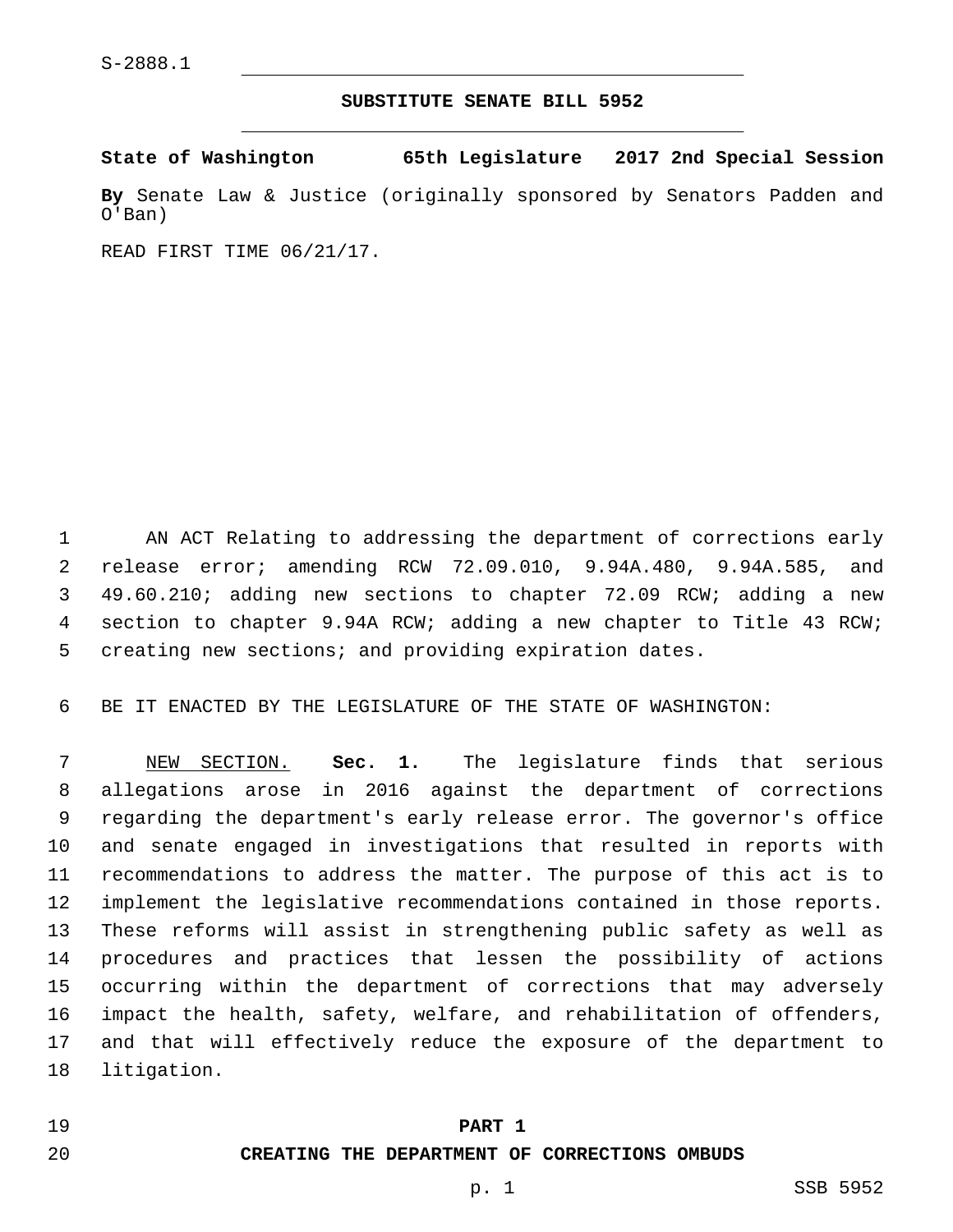NEW SECTION. **Sec. 2.** Subject to the availability of amounts appropriated for this specific purpose, the office of the corrections ombuds is created for the purpose of providing information to inmates, family members, representatives of inmates, department employees, and others regarding the rights of inmates; providing technical assistance to support inmate self-advocacy; identifying systemic issues and responses for the governor and the legislature to 8 act upon; reporting to the legislature; and ensuring compliance with relevant statutes, rules, and policies pertaining to conditions of correctional facilities, services, and treatment of inmates under the jurisdiction of the department.

 NEW SECTION. **Sec. 3.** The definitions in this section apply throughout this chapter unless the context clearly requires otherwise.

 (1) "Abuse" means any act or failure to act by a department employee, subcontractor, or volunteer which was performed, or which was failed to be performed, knowingly, recklessly, or intentionally, and which caused, or may have caused, injury or death to an inmate.

 (2) "Corrections ombuds" or "ombuds" means the corrections ombuds, staff of the corrections ombuds, and volunteers with the 21 office of the corrections ombuds.

 (3) "Council" means the ombuds advisory council established in 23 section  $4(1)$  of this act.

(4) "Department" means the department of corrections.

 (5) "Inmate" means a person committed to the physical custody of the department, including persons residing in a correctional institution or facility and persons received from another state, another state agency, a county, or the federal government.

 (6) "Neglect" means a negligent act or omission by any department employee, subcontractor, or volunteer which caused, or may have 31 caused, injury or death to an inmate.

(7) "Office" means the office of the corrections ombuds.

 (8) "Organization" means the private nonprofit organization that 34 operates the office of the corrections ombuds.

 NEW SECTION. **Sec. 4.** (1) Subject to the availability of amounts appropriated for this specific purpose, no later than August 1, 2017, the governor shall convene an ombuds advisory council with several purposes in support of the ombuds function. The council shall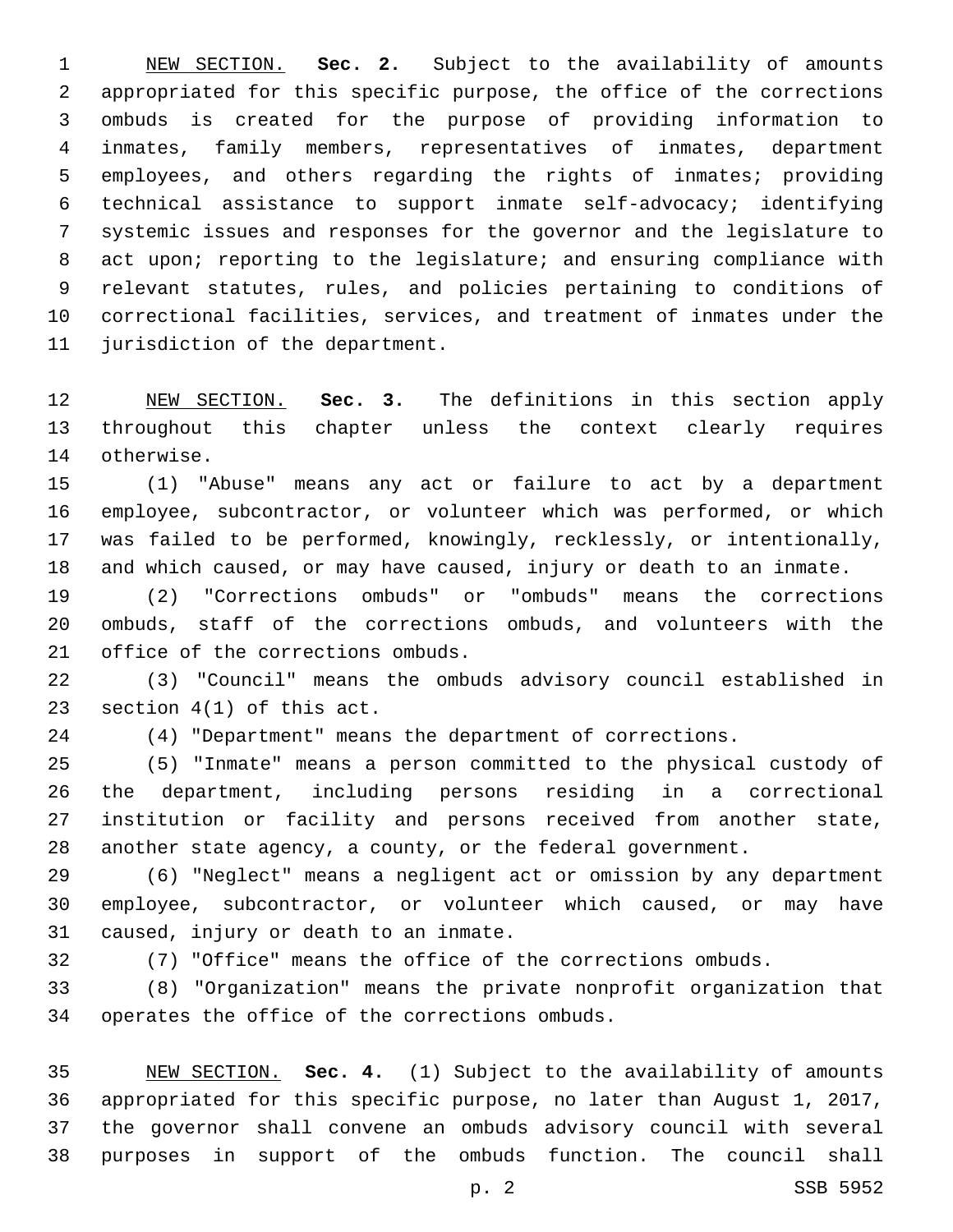participate in a priority setting process for the purpose of developing priority recommendations to the ombuds, review data collected by the ombuds, review reports issued by the ombuds prior to their release, and make recommendations to the ombuds regarding the accomplishment of its purposes. The council also has authority to issue its own reports and recommendations. The council must biannually review the ombuds' performance, including its compliance with its internal bylaws and other adopted standards of practice, reporting to the governor and the legislature regarding its findings. The council must provide the legislature with recommendations regarding the ombuds budget and changes in the law that would enhance 12 the effectiveness of the ombuds.

 (2) The council initially consists of the following four members: (a) The majority leader and minority leader in the senate shall appoint one member from each of their respective caucuses of the 16 senate.

 (b) The speaker of the house of representatives shall appoint one member from each of the two largest caucuses of the house of 19 representatives.

 (3) The remaining council members consist of the following members, appointed by the governor, and subject to senate 22 confirmation:

 (a) Two former inmates who have successfully reintegrated into 24 the community and are no longer in the custody of the department;

(b) Two family members of current inmates;

 (c) One expert with significant criminal justice or correctional experience who is not an employee or contractor with the state of 28 Washington;

 (d) A community member with extensive knowledge and experience in issues related to racial, ethnic, or religious diversity within the 31 correctional system;

 (e) A community member with extensive knowledge and experience in the accommodation needs of individuals with disabilities;

(f) Two former department of corrections employees;

(g) A current department of corrections chaplain; and

 (h) A community member with dispute resolution training who has experience working in the criminal justice or corrections field.

(4) The council also includes:38

(a) The department staff serving as the internal ombuds, if any;

40 (b) A bargaining unit representative; and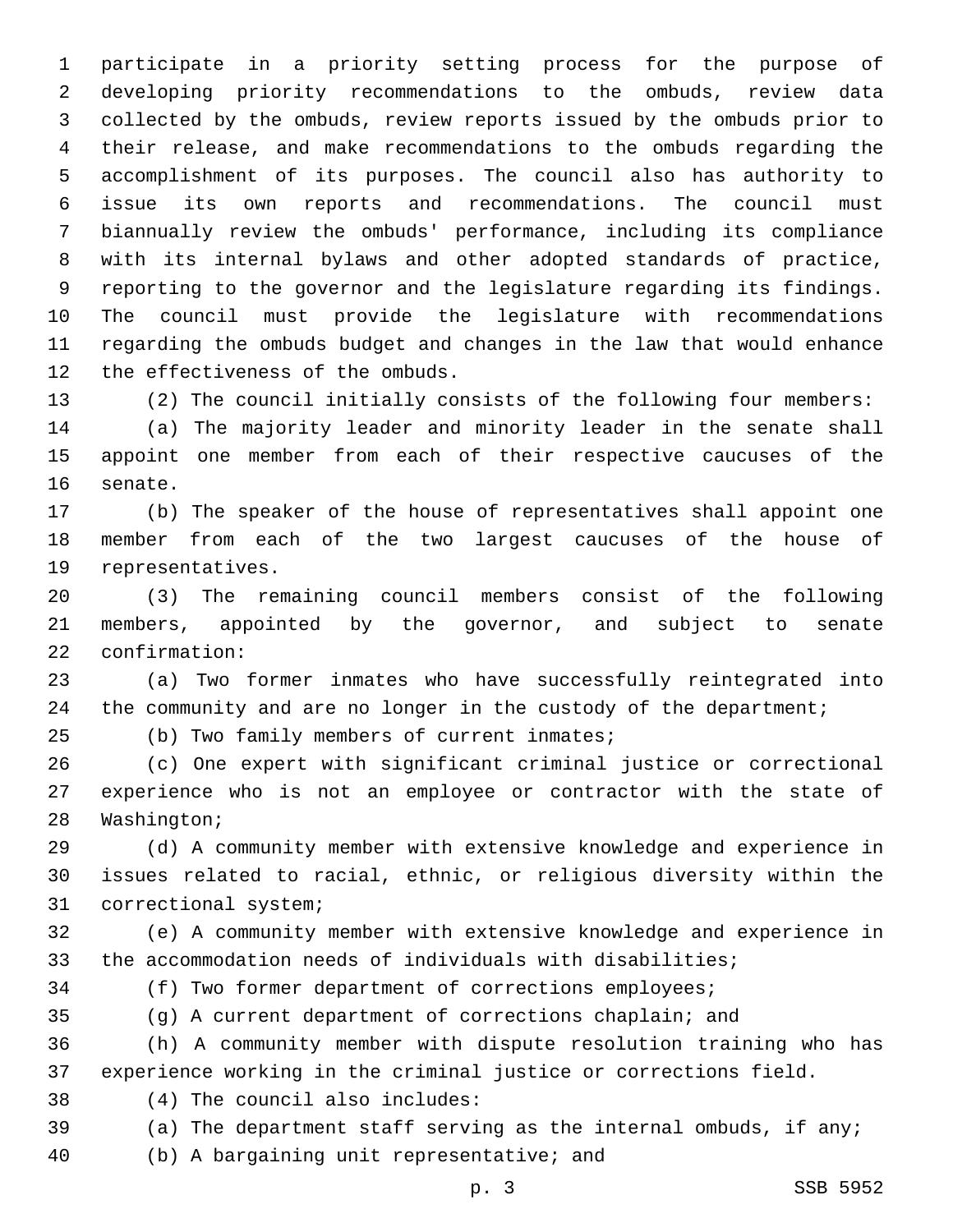(c) A representative of the governor's office.1

 (5) After the full membership is attained, the council shall develop a process for replacing members in case of resignation or 4 expiration of terms.

 (6) Councilmembers serve a term of two years, except that the council shall create and implement a system of staggered terms, and no member other than the department staff serving as the internal ombuds may serve more than two consecutive terms. The council shall convene at least quarterly. Councilmembers serve without compensation, except that funds appropriated for the implementation of this chapter may be used to reimburse members who are not employees of Washington state for expenses necessary to the 13 performance of their duties.

 NEW SECTION. **Sec. 5.** (1) Subject to the availability of amounts appropriated for this specific purpose, the department of commerce shall designate, by a competitive bidding process, the nonprofit organization that will contract to operate the office of the corrections ombuds. The contract must last for a period of two years and may be renewed at the end of the term. The department of commerce shall select an organization that possesses, directly or through subcontracts, significant legal expertise, competence with mediation and alternative dispute resolution, and experience working within criminal justice and correctional environments. Other relevant experience may include, but is not limited to, addressing issues relating to chemical dependency treatment, disability and disability- related accommodation, respect for racial, ethnic, and religious diversity, and other civil rights and conditions issues. The selected organization must have experience and the capacity to communicate effectively regarding criminal justice issues with policymakers, stakeholders, and the general public, and must be prepared and able to provide all program and staff support necessary, directly or through subcontracts, to carry out all duties of the office.

 (2) The organization and its subcontractors, if any, are not state agencies or departments, but instead are private, independent 35 entities operating under contract with the state.

 (3) The organization must be an objective and neutral entity that 37 will impartially investigate complaints.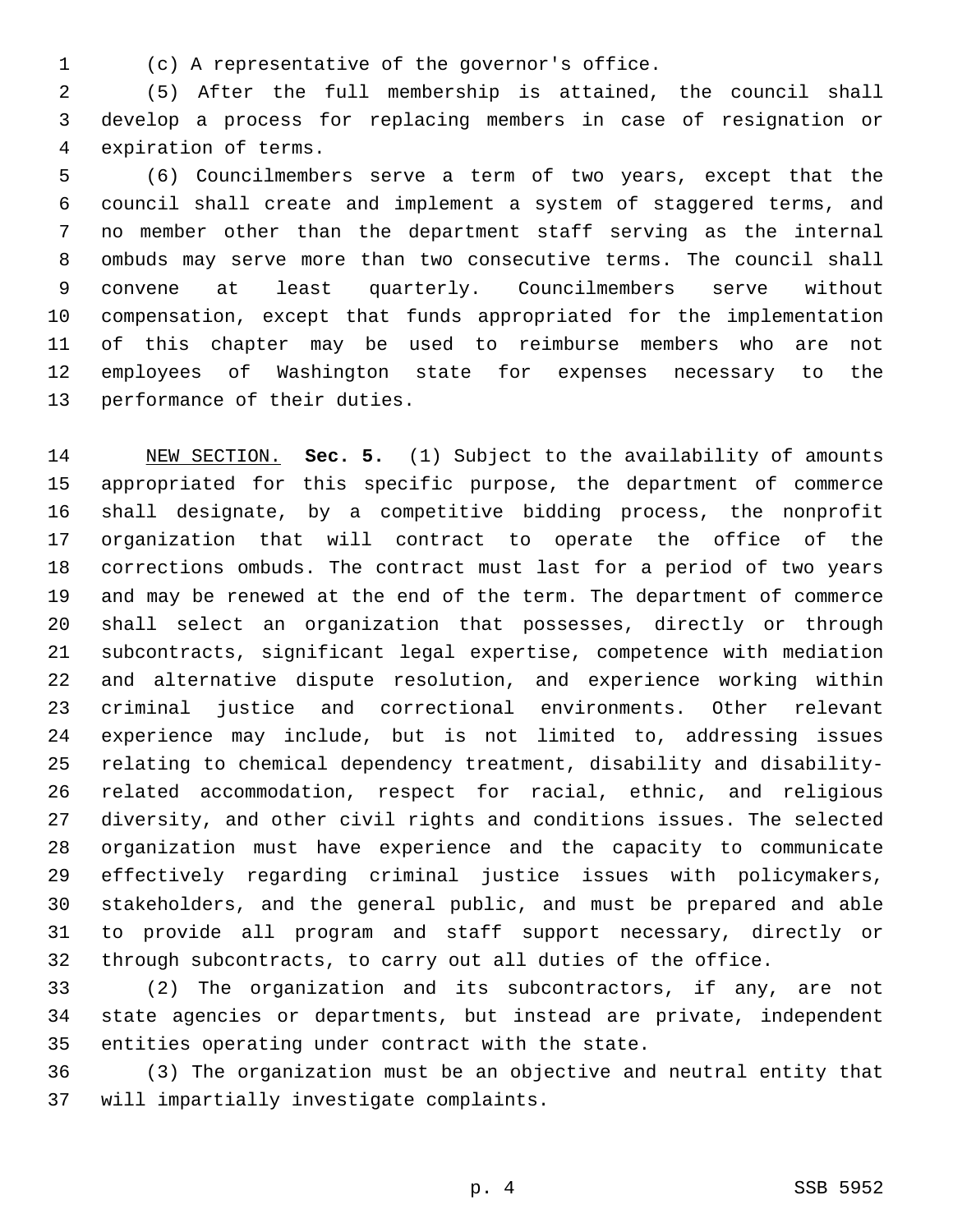(4) The organization is subject to financial and other audits by the state auditor's office, and its employees must abide by the 3 provisions of chapter 42.52 RCW.

NEW SECTION. **Sec. 6.** (1) The ombuds shall:

 (a) Establish priorities for use of the limited resources appropriated to implement this chapter;6

 (b) Maintain a statewide toll-free telephone number, a collect telephone number, a web site, and a mailing address for the receipt 9 of complaints and inquiries;

 (c) Provide information, as appropriate, to inmates, family members, representatives of inmates, department employees, and others 12 regarding the rights of inmates;

 (d) Provide technical assistance to support inmate participation 14 in self-advocacy;

 (e) Monitor department compliance with applicable federal, state, and local laws, rules, regulations, and policies with a view toward the appropriate health, safety, welfare, and rehabilitation of 18 inmates;

 (f) Monitor and participate in legislative and policy 20 developments affecting correctional facilities;

 (g) Establish a statewide uniform reporting system to collect and analyze data related to complaints regarding the department;

 (h) Establish procedures to receive, investigate, and resolve 24 complaints;

 (i) Submit annually to the council, the governor's office, and the legislature, by November 1st of each year, a report analyzing the work of the office, including any recommendations; and

 (j) Adopt and comply with rules, policies, and procedures 29 necessary to implement this chapter.

 (2)(a) The ombuds may initiate and attempt to resolve an investigation upon his or her own initiative, or upon receipt of a complaint from an inmate, a family member, a representative of an inmate, a department employee, or others, regarding any allegation of the following that may adversely affect the health, safety, welfare, 35 and rights of inmates:

36 (i) Abuse or neglect;

(ii) Department decisions or administrative actions;

38 (iii) Inactions or omissions;

39 (iv) Policies, rules, or procedures; or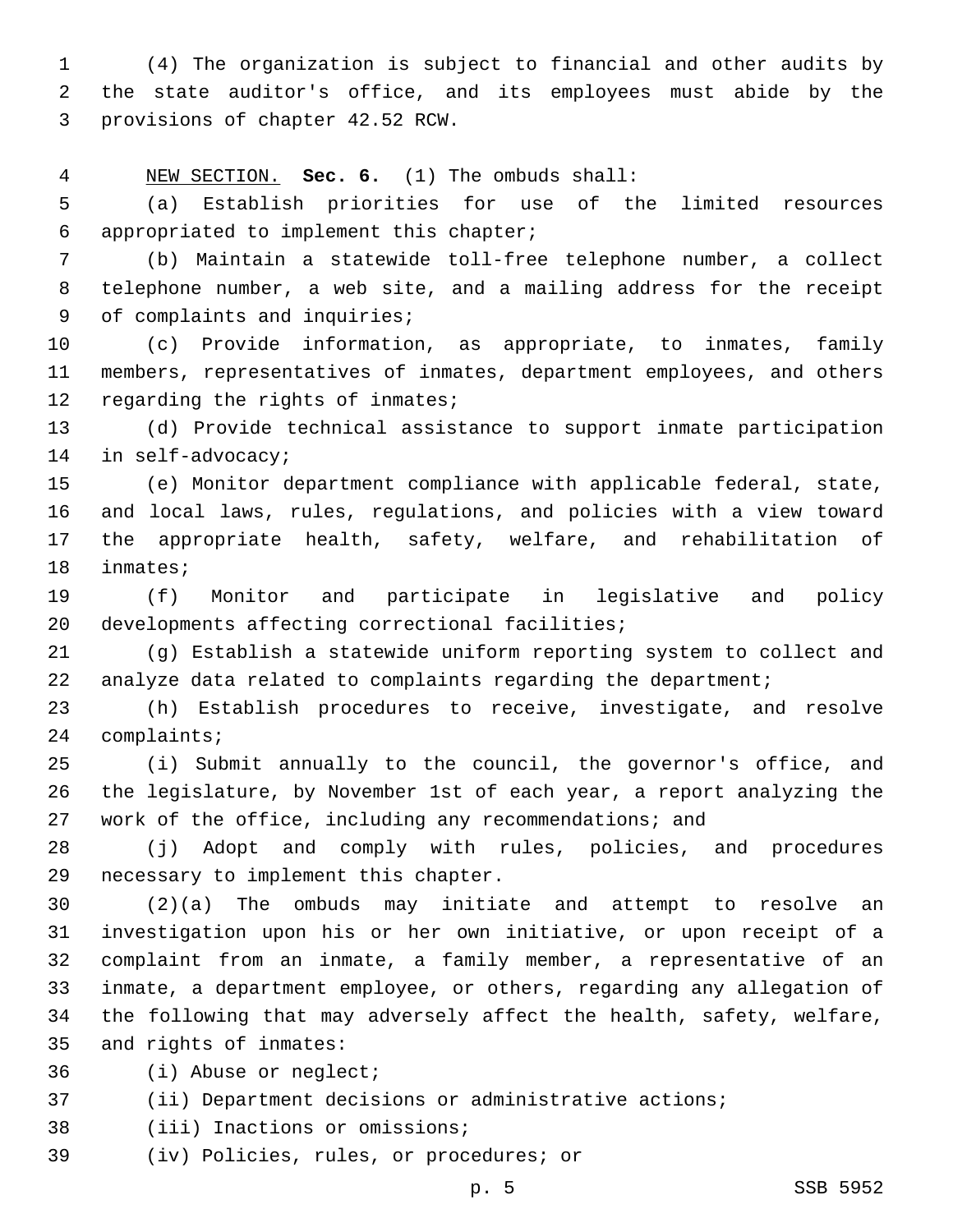(v) Alleged violations of law by the department.

 (b) Prior to filing a complaint with the ombuds, a person shall have reasonably pursued resolution of the complaint through the internal grievance, administrative, or appellate procedures with the department. However, in no event may an inmate be prevented from filing a complaint more than ninety business days after filing an internal grievance, regardless of whether the department has completed the grievance process. This subsection (2)(b) does not apply to complaints related to threats of bodily harm including, but not limited to, sexual or physical assaults or the denial of 11 necessary medical treatment.

 (c) The ombuds may decline to investigate any complaint as 13 provided by the rules adopted under this chapter.

 (d) If the ombuds does not investigate a complaint, the ombuds shall notify the complainant of the decision not to investigate and 16 the reasons for the decision.

 (e) The ombuds may not investigate any complaints relating to an 18 inmate's underlying criminal conviction.

 (f) The ombuds may not investigate a complaint from a department employee that relates to the employee's employment relationship with 21 the department.

 (g) The ombuds may refer complainants and others to appropriate 23 resources, agencies, or departments.

 (h) The ombuds may not levy any fees for the submission or 25 investigation of complaints.

 (i) At the conclusion of an investigation of a complaint, the ombuds must render a public decision on the merits of each complaint, except that the documents supporting the decision are subject to the confidentiality provisions of section 8 of this act. The ombuds must communicate the decision to the inmate, if any, and to the department. The ombuds must state their recommendations and reasoning if, in the ombuds' opinion, the department or any employee thereof 33 should:

34 (i) Consider the matter further;

35 (ii) Modify or cancel any action;

36 (iii) Alter a rule, practice, or ruling;

(iv) Explain in detail the administrative action in question;

- 38 (v) Rectify an omission; or
- 39 (vi) Take any other action.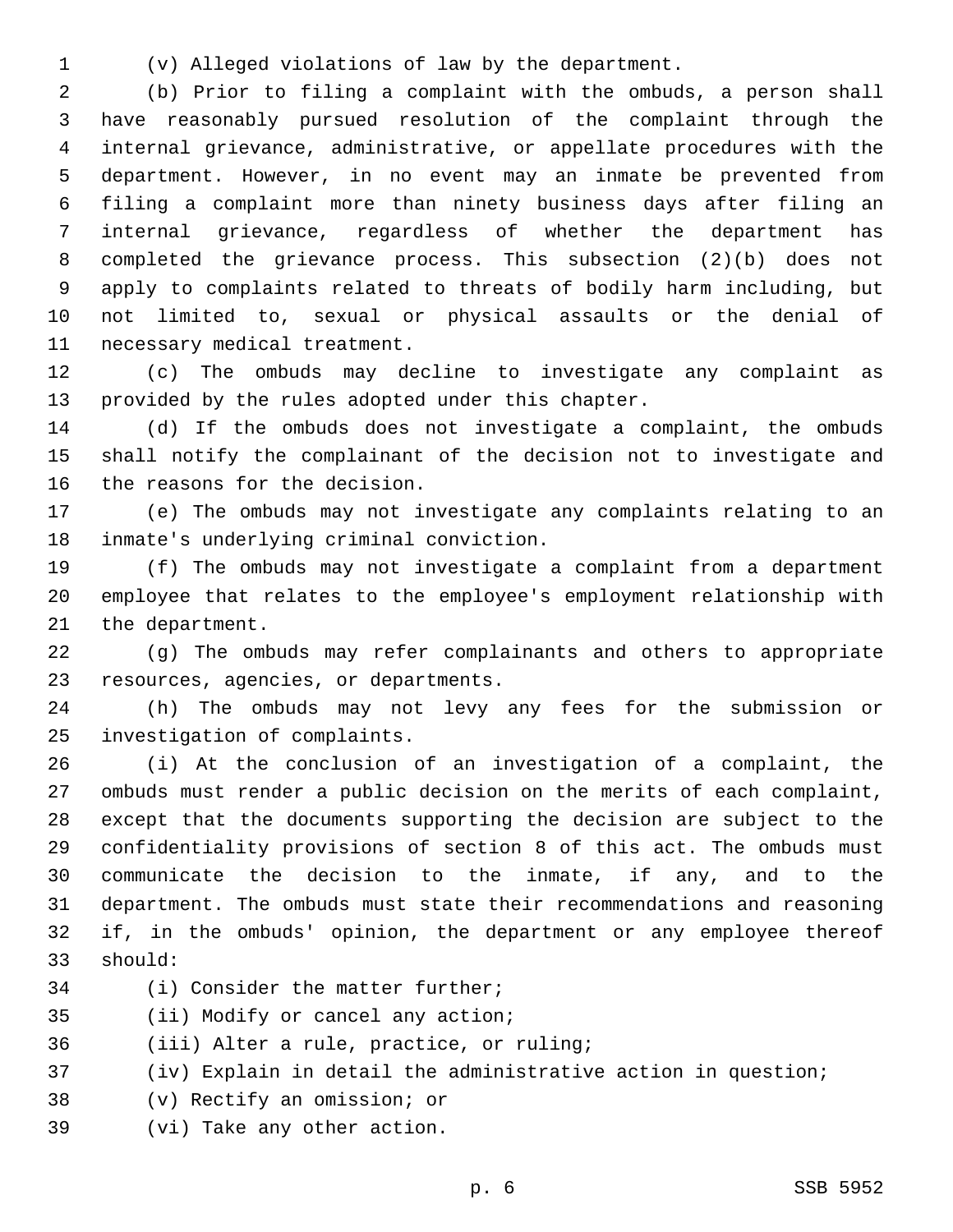(j) If the ombuds so requests, the department must, within the time specified, inform the ombuds about any action taken on the recommendations or the reasons for not complying with the recommendations.4

 (k) If the ombuds believes, based on the investigation, that there has been or continues to be a significant inmate health, safety, welfare, or rehabilitation issue, the ombuds must report the finding to the governor and the appropriate committees of the 9 legislature.

 (l) Before announcing a conclusion or recommendation that expressly, or by implication, criticizes a person or the department, the ombuds shall consult with that person or the department. The ombuds may request to be notified by the department, within a specified time, of any action taken on any recommendation presented. The ombuds must notify the inmate, if any, of the actions taken by the department in response to the ombuds' recommendations.

 (3) This chapter does not require inmates to file a complaint with the ombuds in order to exhaust available administrative remedies for purposes of the prison litigation reform act of 1995, P.L. 104-134.

 NEW SECTION. **Sec. 7.** (1) The department must permit the ombuds to enter and inspect, at any reasonable time, any correctional facility for the purpose of carrying out its duties under this chapter. The ombuds may inspect, view, photograph, and video record all areas of the facility that are used by inmates or are accessible to inmates. Before releasing any photographs or video recordings taken within a correctional facility, the ombuds must consult with the department concerning any safety or security issues.

(2) The department must allow the ombuds reasonable access to:

 (a) Inmates, which includes the opportunity to meet and communicate privately and confidentially with individuals regularly, both formally and informally, by telephone, mail, and in person; and

 (b) Department employees, or other persons, who might be reasonably believed to have knowledge of the incident under investigation, which includes the opportunity to interview those individuals.36

 (3) Upon the ombuds' request, the department shall grant the ombuds the right to access, inspect, and copy all relevant information, records, or documents in the possession or control of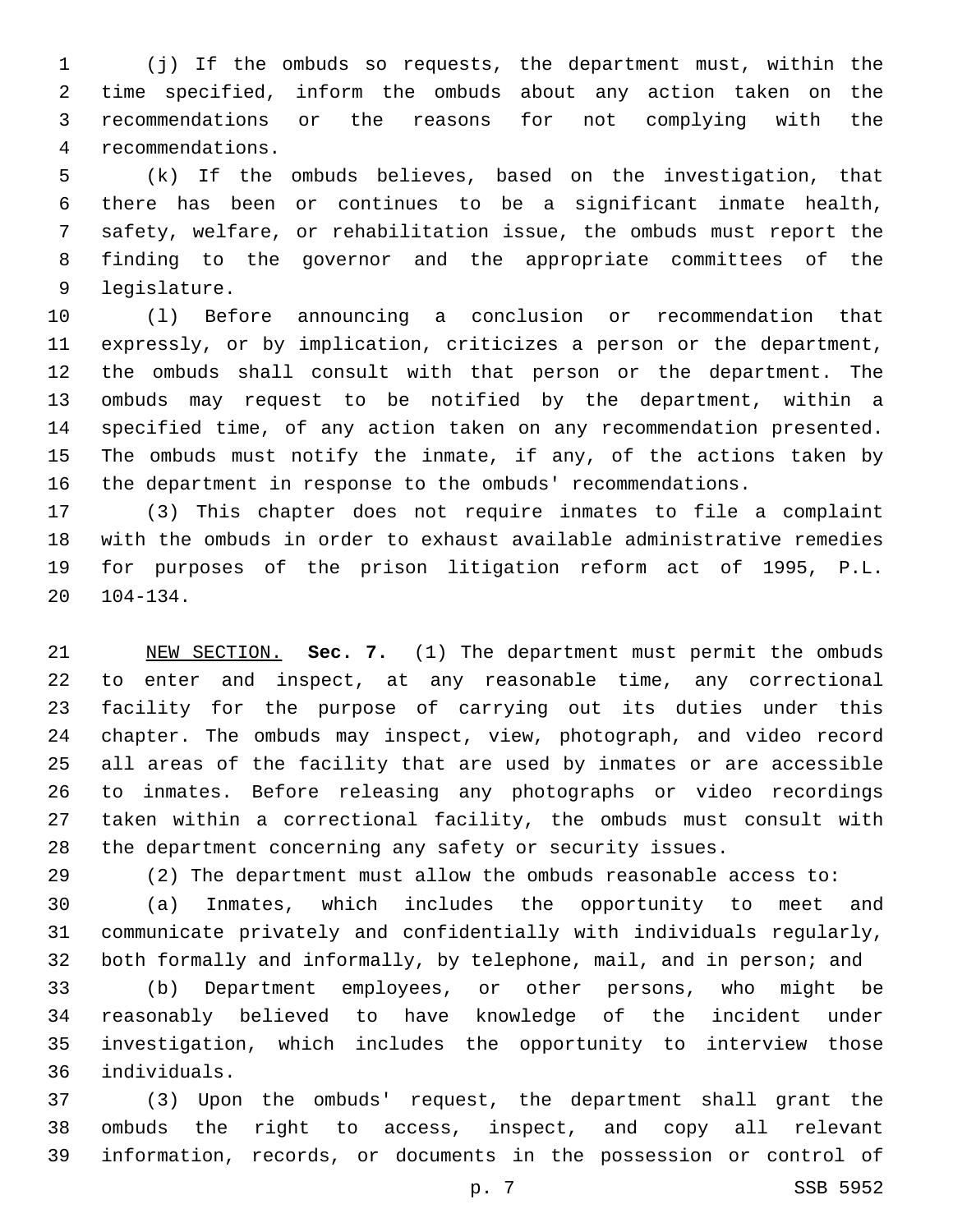the department that the ombuds considers necessary in an investigation of a complaint filed under this chapter, and must assist the ombuds in obtaining the necessary releases of documents that are specifically restricted or privileged for use by the ombuds.

 (4) Following notification from the ombuds with a written demand for access to agency records, the delegated department staff must provide the ombuds with access to the requested documentation not later than thirty business days after the ombuds' written request for 9 the records.

 (5) A state or local government agency or entity that has records that are relevant to a complaint or an investigation conducted by the ombuds must provide the ombuds with access to such records.

 (6) The department may not hinder the lawful actions of the ombuds or employees of the office, or willfully refuse to comply with 15 lawful demands of the office.

 (7) The ombuds must work with the department to minimize disruption to the operations of the department due to ombuds activities, and must comply with the department's security clearance processes, provided these processes do not impede the activities 20 outlined in this chapter.

 NEW SECTION. **Sec. 8.** (1) The ombuds shall treat all matters under investigation, including the identities of service recipients, complainants, and individuals from whom information is acquired, as confidential, except as far as disclosures may be necessary to enable the ombuds to perform the duties of the office and to support any recommendations resulting from an investigation.

 (2) Upon receipt of information that by law is confidential or privileged or exempt from disclosure under chapter 42.56 RCW, the ombuds shall maintain the confidentiality of such information and shall not further disclose or disseminate the information except as 31 provided by applicable state or federal law.

 (3) Investigative records of the office of the ombuds are confidential and are exempt from public disclosure under chapter 42.56 RCW. Records provided to and communications with the office of the ombuds related to an investigation are also exempt from public disclosure under chapter 42.56 RCW

 NEW SECTION. **Sec. 9.** (1) Identifying information about complainants or witnesses is not subject to any method of legal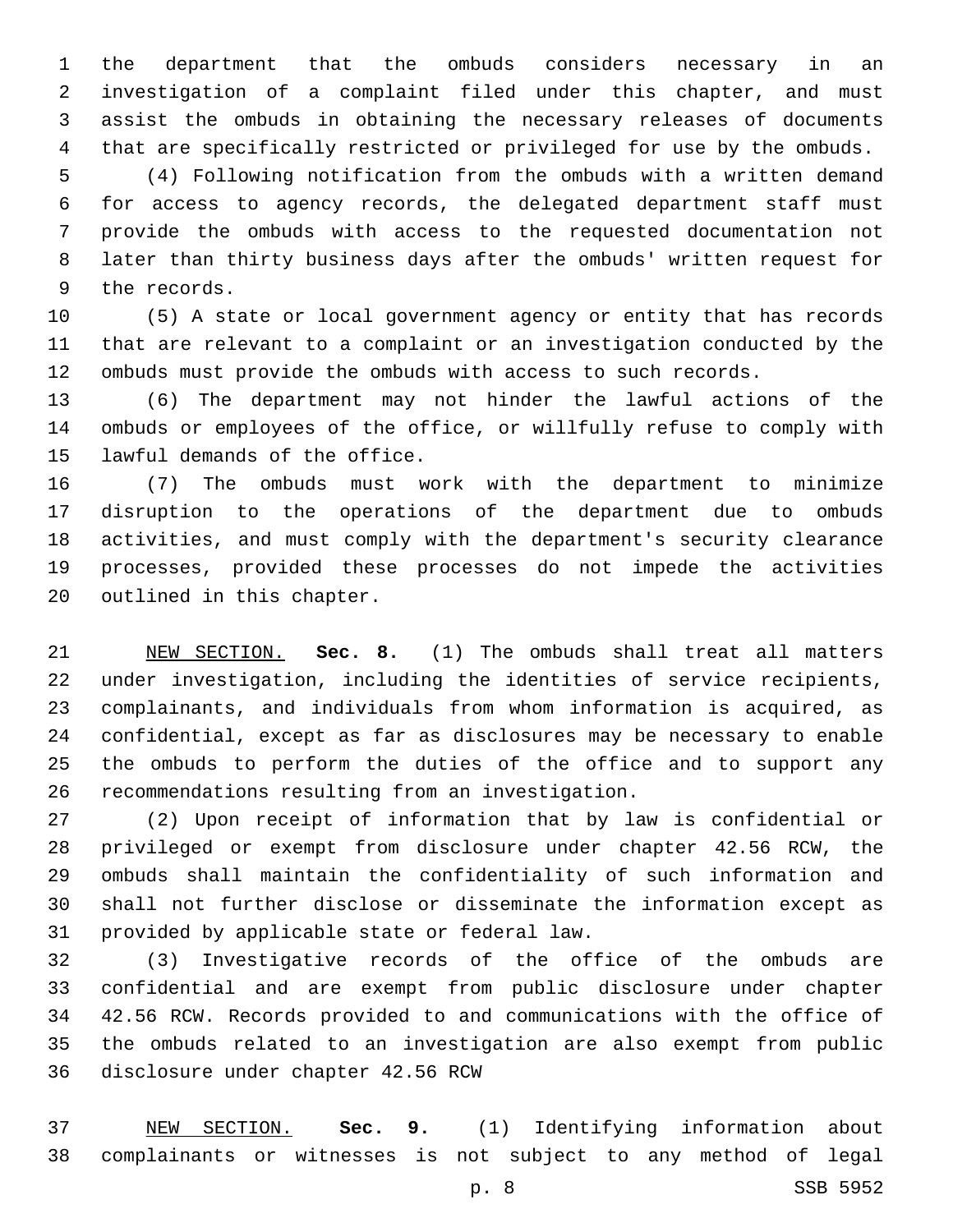compulsion and may not be revealed to the legislature or the governor 2 except under the following circumstances:

(a) The complainant or witness waives confidentiality;

 (b) Under a legislative subpoena when there is a legislative investigation for neglect of duty or misconduct by the ombuds or ombuds' office when the identifying information is necessary to the 7 investigation of the ombuds' acts; or

 (c) Under an investigation or inquiry by the governor as to neglect of duty or misconduct by the ombuds or ombuds' office when the identifying information is necessary to the investigation of the 11 ombuds' acts.

 (2) For the purposes of this section, "identifying information" includes the complainant's or witness's name, location, telephone number, likeness, social security number or other identification number, or identification of immediate family members.

 NEW SECTION. **Sec. 10.** The privilege described in section 9 of this act does not apply when:

 (1) The ombuds or ombuds' staff member has direct knowledge of an alleged crime, and the testimony, evidence, or discovery sought is 20 relevant to that allegation;

 (2) The ombuds or a member of the ombuds' staff has received a threat of, or becomes aware of a risk of, imminent serious harm to any person, and the testimony, evidence, or discovery sought is 24 relevant to that threat or risk; or

 (3) The ombuds has been asked to provide general information regarding the general operation of, or the general processes employed 27 at, the ombuds' office.

 NEW SECTION. **Sec. 11.** (1) A civil action may not be brought against any employee of the office for good faith performance of responsibilities under this chapter.

 (2) No discriminatory, disciplinary, or retaliatory action may be taken against a department employee, subcontractor, or volunteer, an inmate, or a family member or representative of an inmate for any communication made, or information given or disclosed, to aid the office in carrying out its responsibilities, unless the communication or information is made, given, or disclosed maliciously or without 37 good faith.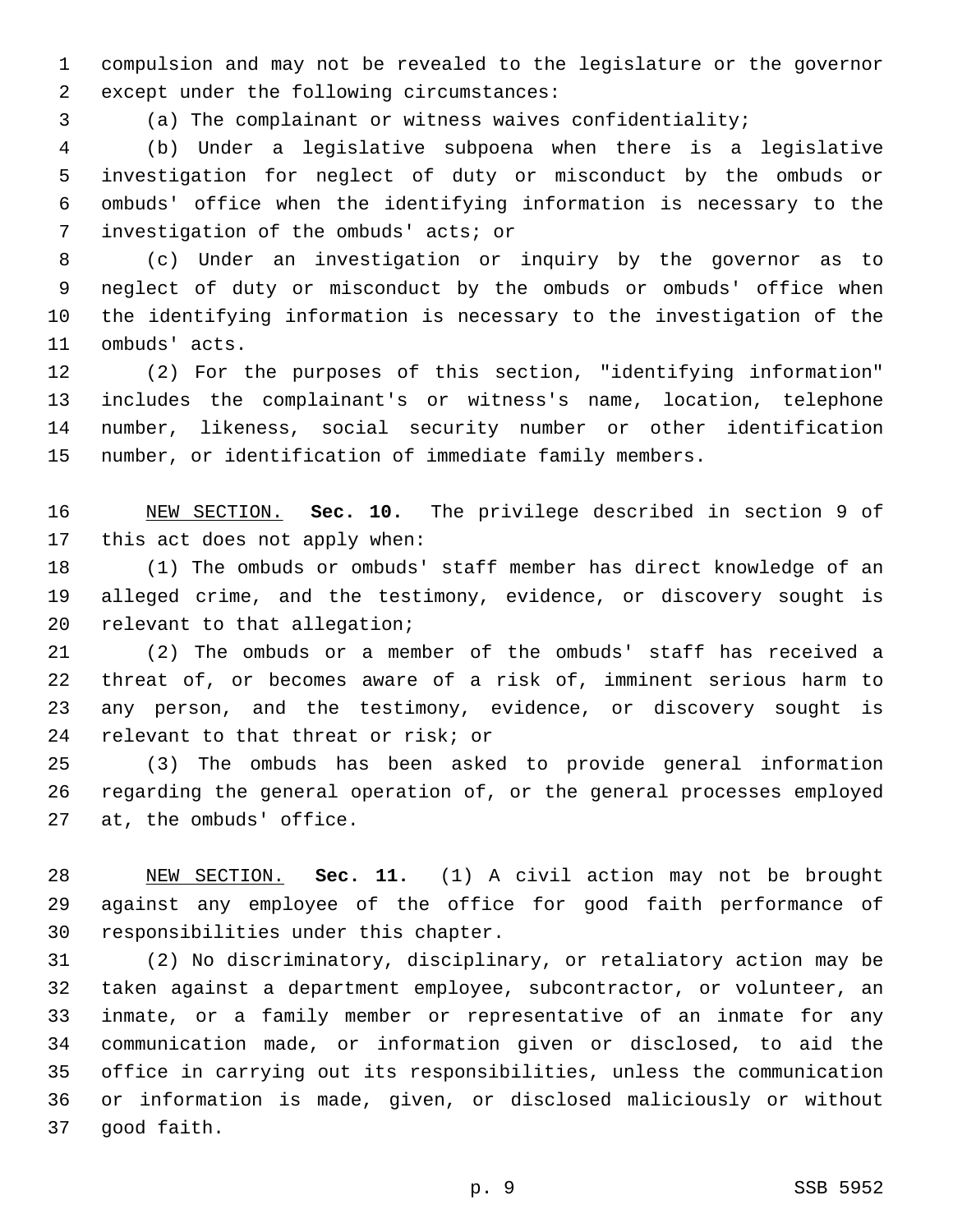(3) This section is not intended to infringe on the rights of an employer to supervise, discipline, or terminate an employee for other 3 reasons.

# **PART 2 DEPARTMENT OF CORRECTIONS**

 **Sec. 12.** RCW 72.09.010 and 1995 1st sp.s. c 19 s 2 are each 7 amended to read as follows:

 It is the intent of the legislature to establish a comprehensive system of corrections for convicted law violators within the state of Washington to accomplish the following objectives.

11 (1) The ((system should)) highest duty of the department and the 12 secretary is to ensure the public safety. The system should be designed and managed to provide the maximum feasible safety for the persons and property of the general public, the staff, and the 15 inmates.

 (2) The system should punish the offender for violating the laws of the state of Washington. This punishment should generally be 18 limited to the denial of liberty of the offender.

 (3) The system should positively impact offenders by stressing personal responsibility and accountability and by discouraging 21 recidivism.

 (4) The system should treat all offenders fairly and equitably without regard to race, religion, sex, national origin, residence, or 24 social condition.

 (5) The system, as much as possible, should reflect the values of 26 the community including:

 (a) Avoiding idleness. Idleness is not only wasteful but destructive to the individual and to the community.

 (b) Adoption of the work ethic. It is the community expectation that all individuals should work and through their efforts benefit 31 both themselves and the community.

 (c) Providing opportunities for self improvement. All individuals should have opportunities to grow and expand their skills and abilities so as to fulfill their role in the community.

 (d) Linking the receipt or denial of privileges to responsible behavior and accomplishments. The individual who works to improve himself or herself and the community should be rewarded for these efforts. As a corollary, there should be no rewards for no effort.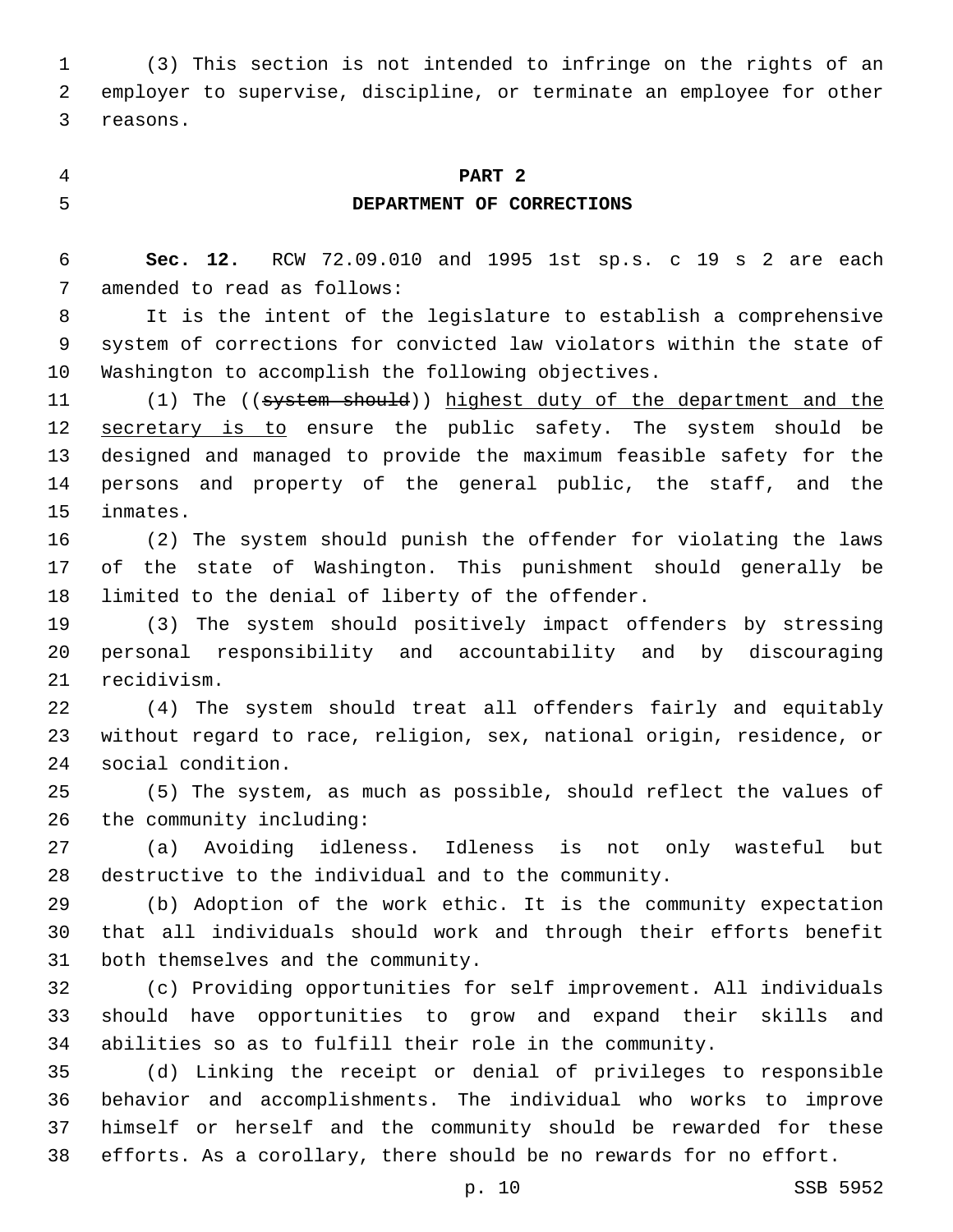(e) Sharing in the obligations of the community. All citizens, the public and inmates alike, have a personal and fiscal obligation in the corrections system. All communities must share in the 4 responsibility of the corrections system.

 (6) The system should provide for prudent management of resources. The avoidance of unnecessary or inefficient public expenditures on the part of offenders and the department is essential. Offenders must be accountable to the department, and the department to the public and the legislature. The human and fiscal resources of the community are limited. The management and use of these resources can be enhanced by wise investment, productive programs, the reduction of duplication and waste, and the joining together of all involved parties in a common endeavor. Since most offenders return to the community, it is wise for the state and the communities to make an investment in effective rehabilitation programs for offenders and the wise use of resources.

 (7) The system should provide for restitution. Those who have damaged others, persons or property, have a responsibility to make 19 restitution for these damages.

 (8) The system should be accountable to the citizens of the state. In return, the individual citizens and local units of government must meet their responsibilities to make the corrections 23 system effective.

 (9) The system should meet those national standards which the 25 state determines to be appropriate.

 NEW SECTION. **Sec. 13.** A new section is added to chapter 72.09 27 RCW to read as follows:

 To ensure public safety and the administration of justice, if the department has actual knowledge or reason to believe that a computer calculation error is or has caused an error in the calculation of the release date for any prisoner, the department shall immediately manually calculate the release date of that prisoner as well as the release dates of any similarly sentenced prisoners.

 NEW SECTION. **Sec. 14.** A new section is added to chapter 72.09 35 RCW to read as follows:

 On December 1st of each year, and in compliance with RCW 43.01.036, the department must submit a report to the governor and relevant policy and fiscal committees of the legislature that details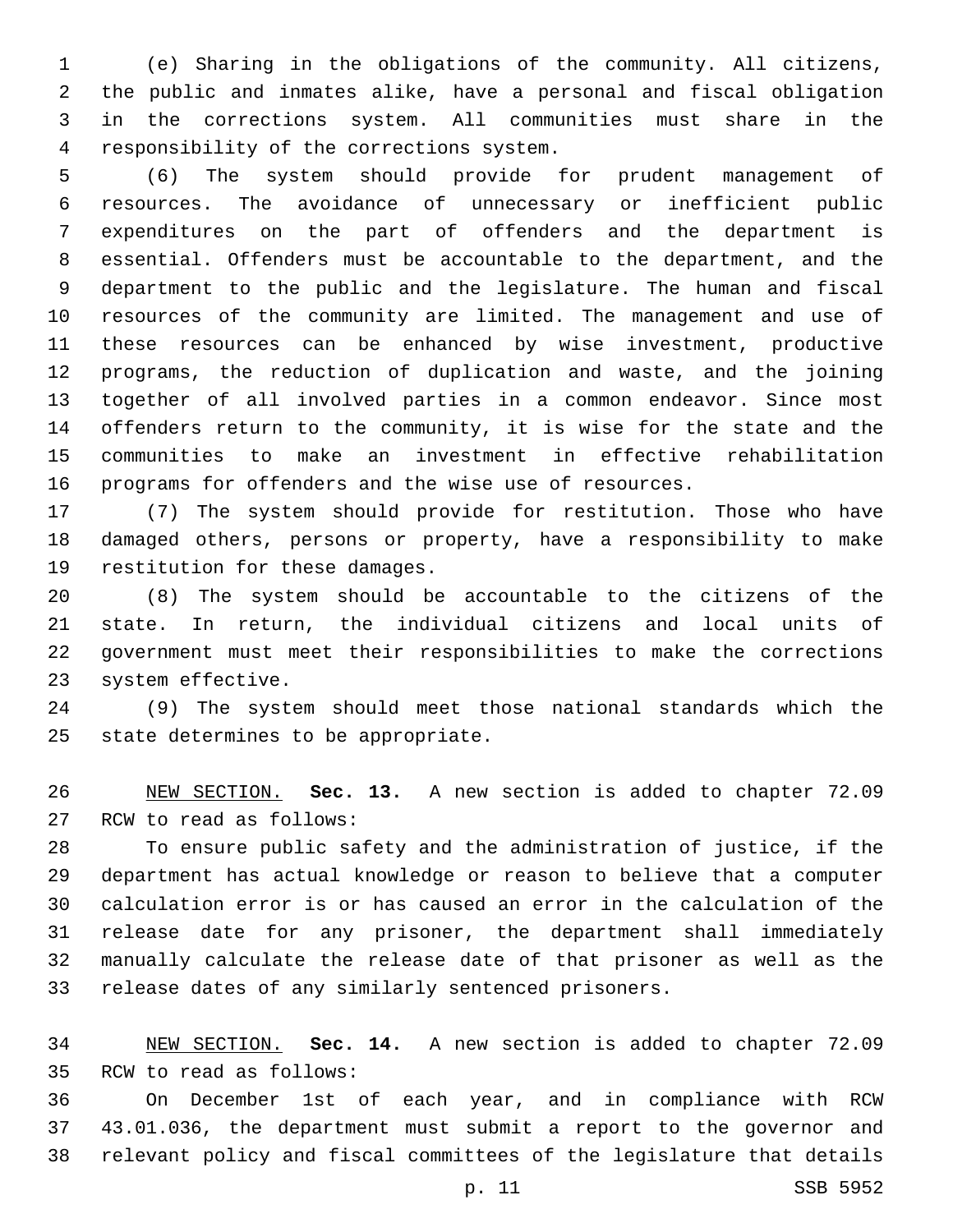any information technology backlog at the department along with specific requirements and plans to address such backlog.

## **PART 3**

### **JOINT LEGISLATIVE AUDIT AND REVIEW COMMITTEE**

 NEW SECTION. **Sec. 15.** (1) Pursuant to chapter 43.09 RCW, the joint legislative audit and review committee must conduct a performance audit of the information technology and records related units at the department of corrections, including:

 (a) The administrative structure of the units, including whether the units should be restructured to respond efficiently to changes in 11 sentencing laws and other emergent issues;

 (b) The sufficiency of staffing levels and expertise at each of 13 the units; and

 (c) An evaluation of the advance corrections project's impact on workload and staff resources at each of the units.

 (2) The joint legislative audit and review committee shall report its findings to the governor and relevant policy and fiscal committees of the legislature by December 1, 2018.

# **PART 4 SENTENCING REFORM**

 NEW SECTION. **Sec. 16.** A new section is added to chapter 9.94A 22 RCW to read as follows:

 In consultation with the administrative office of the courts, superior court judges' association, Washington association of prosecuting attorneys, Washington association of criminal defense lawyers, Washington public defender association, and Washington association of county clerks, the department shall develop a mandatory sentencing elements worksheet. The worksheet shall be used to identify and record the elements of the court's order that are required by the department to calculate an offender's confinement term, and community custody term when ordered. The Washington administrative office of the courts must include the mandatory sentencing elements worksheet in a specific section within its felony 34 judgment and sentence forms.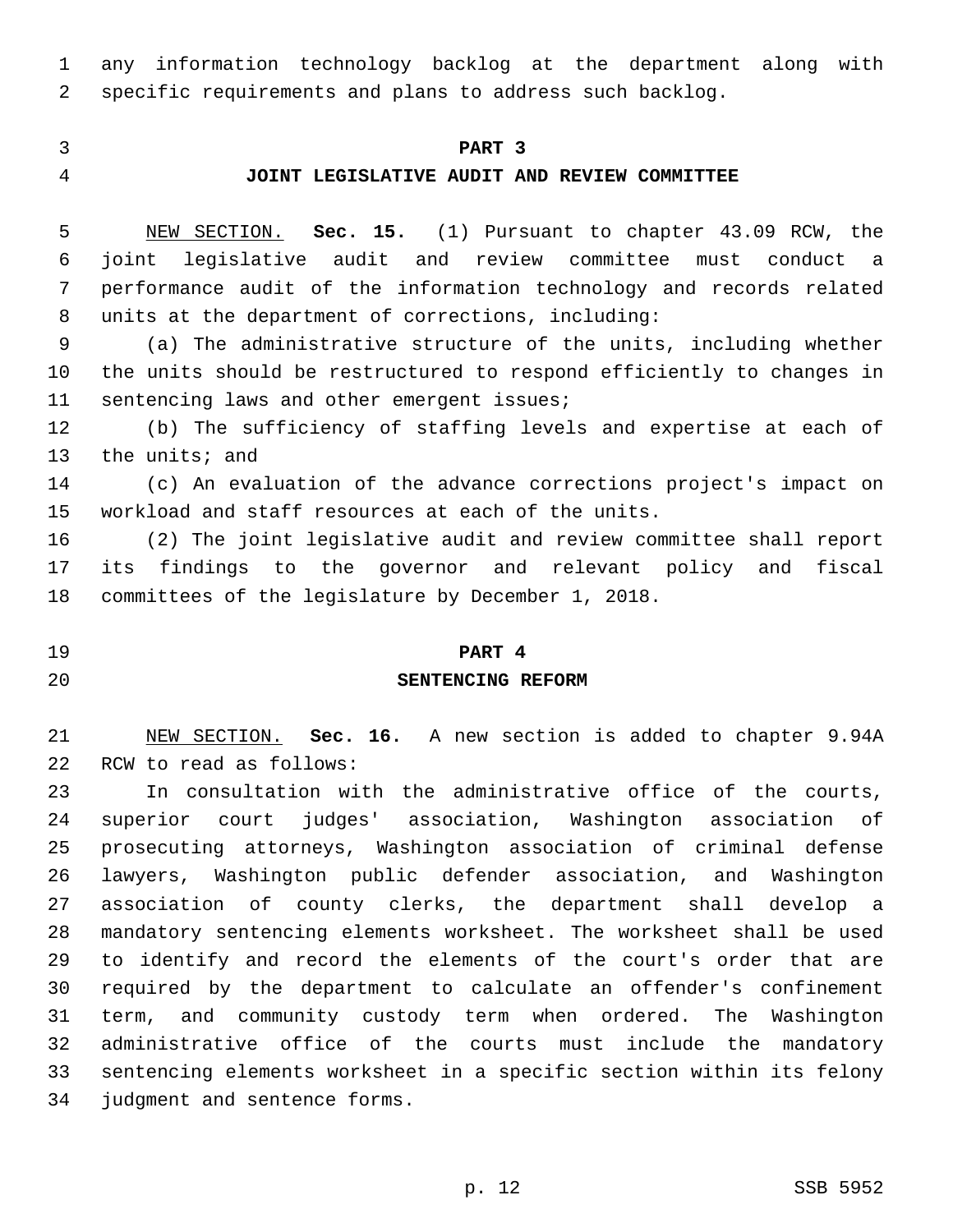**Sec. 17.** RCW 9.94A.480 and 2011 1st sp.s. c 40 s 27 are each 2 amended to read as follows:

 (1) A current, newly created or reworked judgment and sentence document for each felony sentencing shall record any and all recommended sentencing agreements or plea agreements and the sentences for any and all felony crimes kept as public records under RCW 9.94A.475 shall contain the clearly printed name and legal signature of the sentencing judge. The judgment and sentence document as defined in this section shall also provide additional space for the sentencing judge's reasons for going either above or below the presumptive sentence range for any and all felony crimes covered as 12 public records under RCW 9.94A.475. In addition, each felony judgment 13 and sentence document must contain in a specific section the mandatory sentencing elements worksheet developed by the department of corrections in section 16 of this act. Both the sentencing judge and the prosecuting attorney's office shall each retain or receive a completed copy of each sentencing document as defined in this section 18 for their own records.

 (2) The caseload forecast council shall be sent a completed copy of the judgment and sentence document upon conviction for each felony 21 sentencing under subsection (1) of this section.

 (3) If any completed judgment and sentence document as defined in subsection (1) of this section is not sent to the caseload forecast council as required in subsection (2) of this section, the caseload forecast council shall have the authority and shall undertake reasonable and necessary steps to assure that all past, current, and future sentencing documents as defined in subsection (1) of this section are received by the caseload forecast council.

 **Sec. 18.** RCW 9.94A.585 and 2002 c 290 s 19 are each amended to read as follows:30

 (1) A sentence within the standard sentence range, under RCW 9.94A.510 or 9.94A.517, for an offense shall not be appealed. For purposes of this section, a sentence imposed on a first-time offender under RCW 9.94A.650 shall also be deemed to be within the standard sentence range for the offense and shall not be appealed.

 (2) A sentence outside the standard sentence range for the offense is subject to appeal by the defendant or the state. The appeal shall be to the court of appeals in accordance with rules 39 adopted by the supreme court.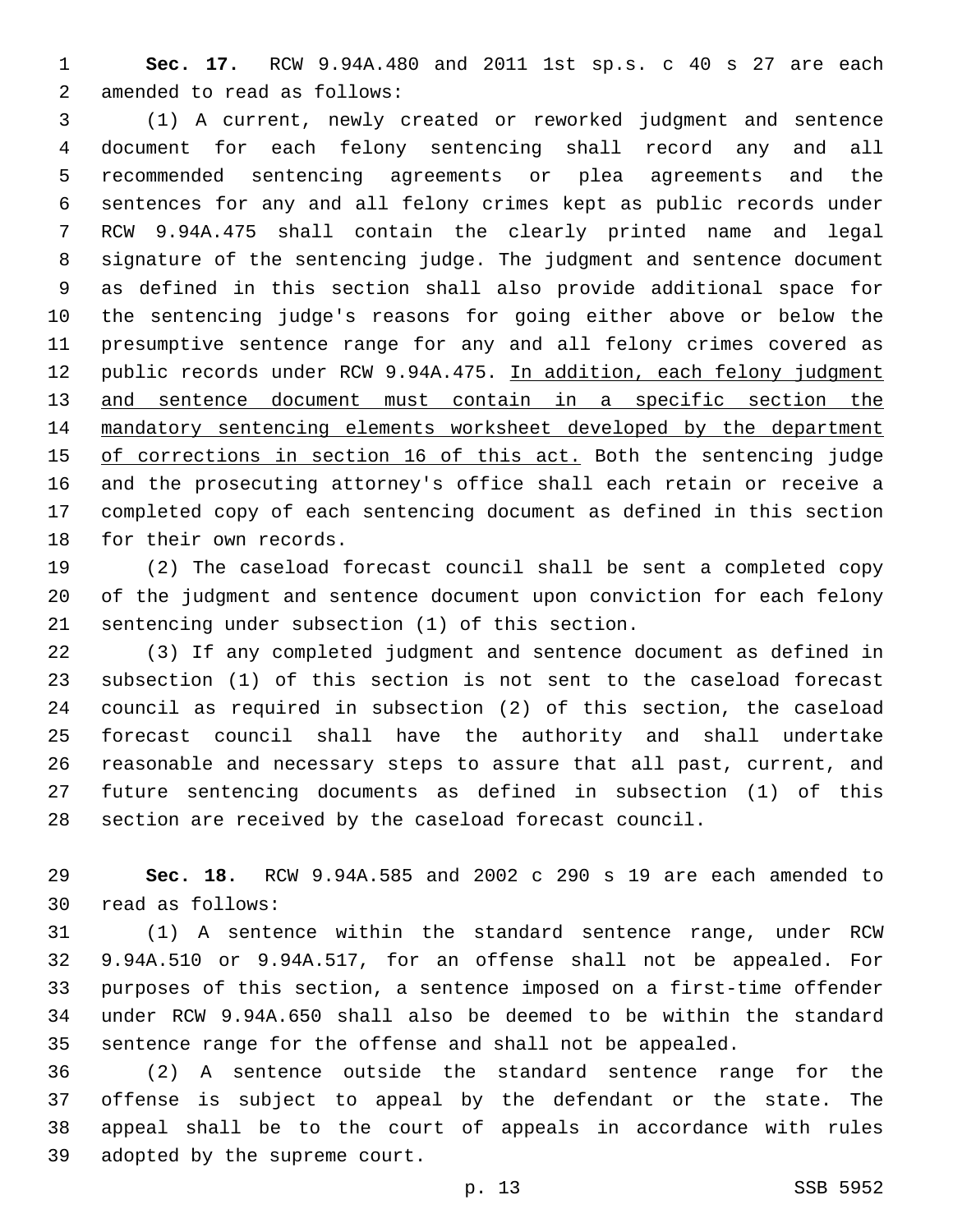(3) Pending review of the sentence, the sentencing court or the court of appeals may order the defendant confined or placed on conditional release, including bond.3

 (4) To reverse a sentence which is outside the standard sentence range, the reviewing court must find: (a) Either that the reasons supplied by the sentencing court are not supported by the record which was before the judge or that those reasons do not justify a sentence outside the standard sentence range for that offense; or (b) that the sentence imposed was clearly excessive or clearly too 10 lenient.

 (5) A review under this section shall be made solely upon the record that was before the sentencing court. Written briefs shall not be required and the review and decision shall be made in an expedited manner according to rules adopted by the supreme court.

 (6) The court of appeals shall issue a written opinion in support of its decision whenever the judgment of the sentencing court is reversed and may issue written opinions in any other case where the court believes that a written opinion would provide guidance to sentencing courts and others in implementing this chapter and in developing a common law of sentencing within the state.

 (7) The department may petition for a review of a sentence committing an offender to the custody or jurisdiction of the 23 department. The review shall be limited to errors of law or to address a missing, incomplete, or illegible mandatory sentencing elements section required pursuant to RCW 9.94A.480(1). Such petition shall be filed with the court of appeals no later than ninety days after the department has actual knowledge of terms of the sentence. The petition shall include a certification by the department that all reasonable efforts to resolve the dispute at the superior court level 30 have been exhausted.

 NEW SECTION. **Sec. 19.** (1) Subject to the availability of amounts appropriated for this specific purpose, the sentencing guidelines commission shall contract for the services of one or more external consultants to evaluate the state's sentencing laws and practices. The consultant must have demonstrated experience in conducting significant research studies and demonstrated successful experience in evaluating sentencing systems or practices. The evaluation must include: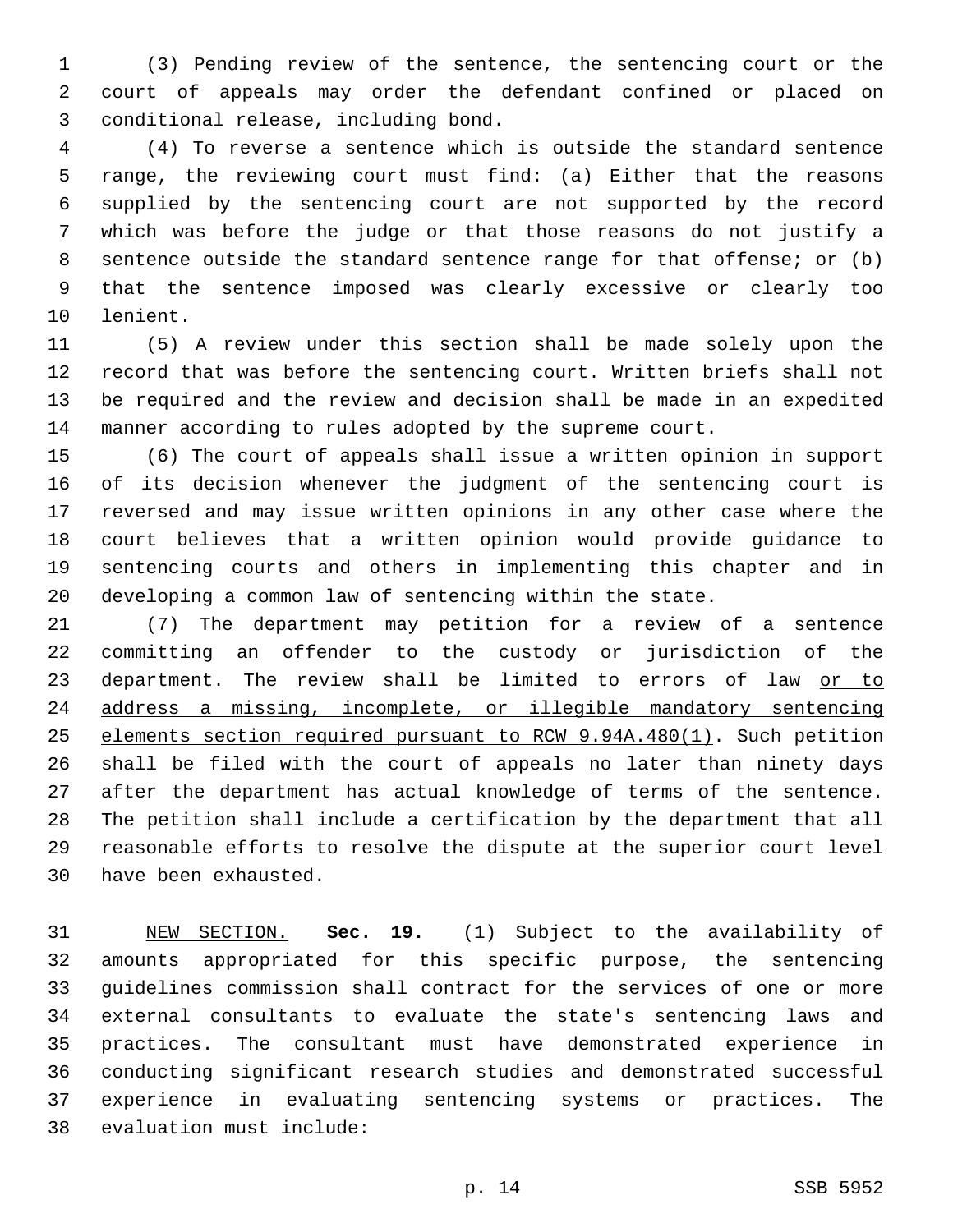(a) Recommendations for changing and improving sentencing laws 2 and practices to: (i) Reduce complexity and implementation challenges; (ii) Reduce unwarranted disparity;4 5 (iii) Increase postconviction review;

(iv) Reduce costs to taxpayers;6

7 (v) Promote fairness and equity;

 (vi) Reduce unintended and unnecessary impacts on the community; 9 and

 (vii) Achieve the intended purposes of sentencing as set forth in 11 RCW 9.94A.010;

12 (b) Recommendations for:

 (i) A phased prospective and retroactive implementation of any 14 proposed changes; and

 (ii) Establishing an ongoing review of sentencing laws and 16 practices; and

17 (c) An assessment of:

18 (i) Sentence lengths among different categories of offenders;

 (ii) Whether those sentences conform to current research literature on the relationship between sentence lengths and 21 recidivism;

 (iii) Sentencing changes adopted by the legislature since 1981, 23 including frequency, nature, and impact;

 (iv) Disparity in sentencing laws between similarly situated offenders, including the rationale for such disparities;

(v) The impact of the elimination of the parole system; and

 (vi) The state's sentencing laws and practices as compared to 28 other states and other sentencing models.

 (2) The consultant shall work cooperatively with the sentencing guidelines commission members to obtain any additional recommendations or input consistent with the purposes of this section. Recommendations from the sentencing guidelines commission shall be included in the consultant's final report.

 (3) The consultant shall complete its evaluation and submit a report to the commission, the joint legislative task force on criminal sentencing under section 20 of this act, the appropriate committees of the legislature, and the governor by September 1, 2018. The contract for services must include a requirement for three briefings before the legislature to take place during the 2018 interim and 2019 regular legislative session, including for the joint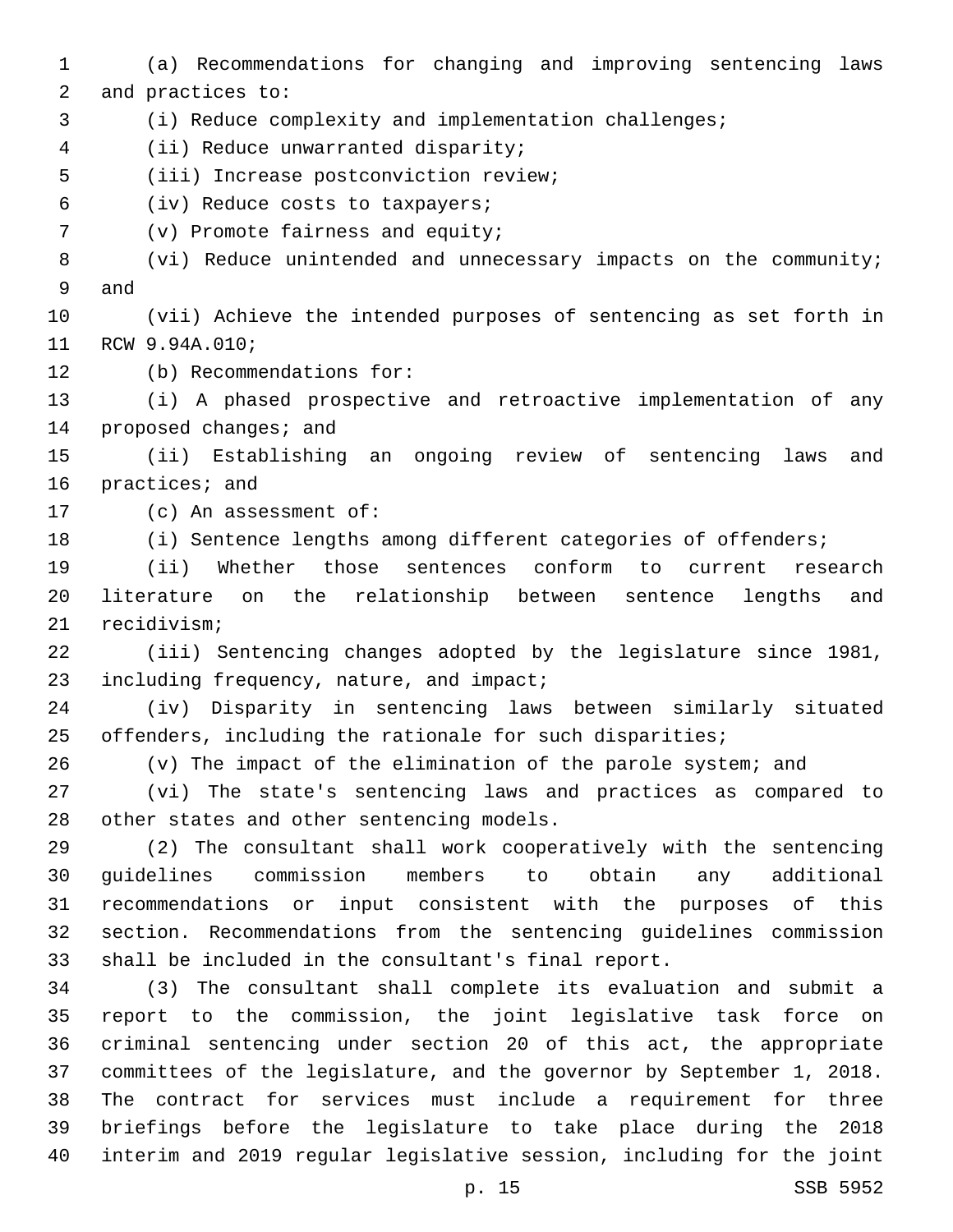1 legislative task force on sentencing, the house of representatives,

2 and the senate.

(4) This section expires July 1, 2019.3

4 NEW SECTION. **Sec. 20.** (1) A joint legislative task force to 5 simplify criminal sentencing is established.

6 (2) The task force is composed of members as provided in this 7 subsection.

8 (a) The president of the senate shall appoint one member from 9 each of the two largest caucuses of the senate.

10 (b) The speaker of the house of representatives shall appoint one 11 member from each of the two largest caucuses of the house of 12 representatives.

13 (c) The president of the senate and the speaker of the house of 14 representatives jointly shall appoint members representing the:

15 (i) Washington association of sheriffs and police chiefs;

16 (ii) Washington state patrol;

17 (iii) Caseload forecast council;

18 (iv) Washington association of prosecuting attorneys;

19 (v) Washington association of criminal defense attorneys or the 20 Washington defender association;

21 (vi) Washington state association of counties;

22 (vii) Office of the attorney general;

23 (viii) American civil liberties union of Washington;

(ix) Sentencing guidelines commission;24

- (x) Department of corrections;25
- 26 (xi) Superior court judges' association; and

27 (xii) Administrative office for the courts.

 (3) The task force shall review sentencing laws after consideration of the study under section 19 of this act and the consultant's recommendations. The task force shall develop recommendations to reduce sentencing implementation complexities and errors, improve the effectiveness of the sentencing system, and promote public safety. The task force must consider recommendations 34 that:

35 (a) Reduce sentencing complexity while reducing punishment;

36 (b) Reduce sentencing complexity while increasing punishment; and

37 (c) Reduce sentencing complexity and do not either reduce or increase punishment under existing law.38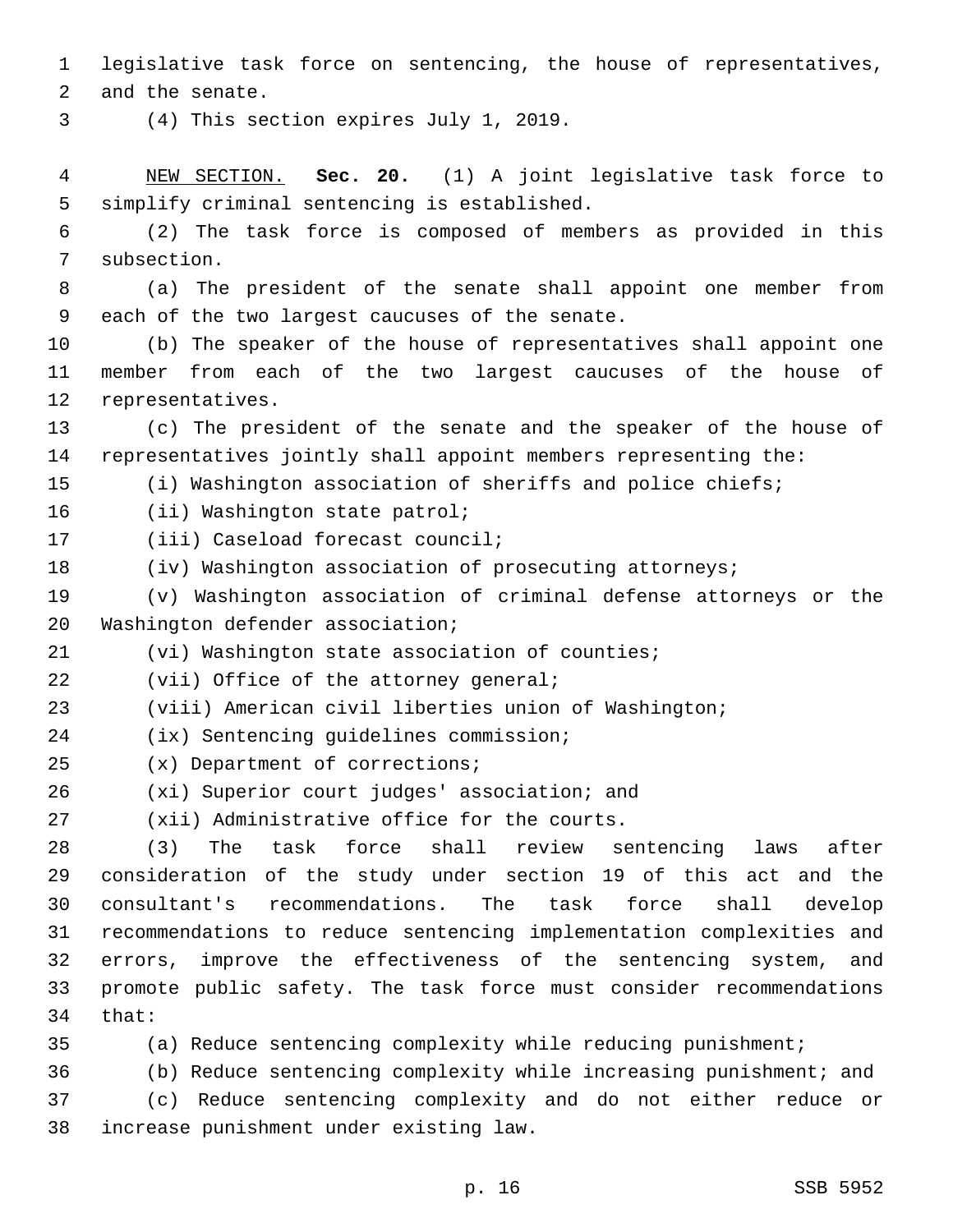(4) The legislative membership shall convene the initial meeting 2 of the task force no later than September 2018.

 (5) The task force shall submit a report, which may include findings, recommendations, and proposed legislation, to the appropriate committees of the legislature by December 1, 2019.

 (6) Staff support for the task force must be provided by the senate committee services and the house office of program research.

 (7) Legislative members of the task force are reimbursed for travel expenses in accordance with RCW 44.04.120. Nonlegislative members are not entitled to be reimbursed for travel expenses if they are elected officials or are participating on behalf of an employer, governmental entity, or other organization. Any reimbursement for other nonlegislative members is subject to chapter 43.03 RCW.

 (8) The expenses of the task force shall be paid jointly by the senate and the house of representatives. Task force expenditures are subject to approval by the senate facilities and operations committee and the house executive rules committee, or their successor 18 committees.

19 (9) This section expires July 1, 2020.

**PART 5**

## **GENERAL PROVISIONS**

 **Sec. 21.** RCW 49.60.210 and 2011 1st sp.s. c 42 s 25 are each 23 amended to read as follows:

 (1) It is an unfair practice for any employer, employment agency, labor union, or other person to discharge, expel, or otherwise discriminate against any person because he or she has opposed any practices forbidden by this chapter, or because he or she has filed a charge, testified, or assisted in any proceeding under this chapter.

 $(2)(a)$  It is an unfair practice for a government agency or government manager or supervisor to retaliate against a whistleblower 31 as defined in chapter 42.40 RCW.

 (b) A settlement of any cause of action brought by an employee under this subsection may not contain a provision prohibiting the employee from future work in state government unless the government agency has a significant ongoing concern for the public health, safety, or welfare as a result of the person's future employment.

 (3) It is an unfair practice for any employer, employment agency, labor union, government agency, government manager, or government

p. 17 SSB 5952